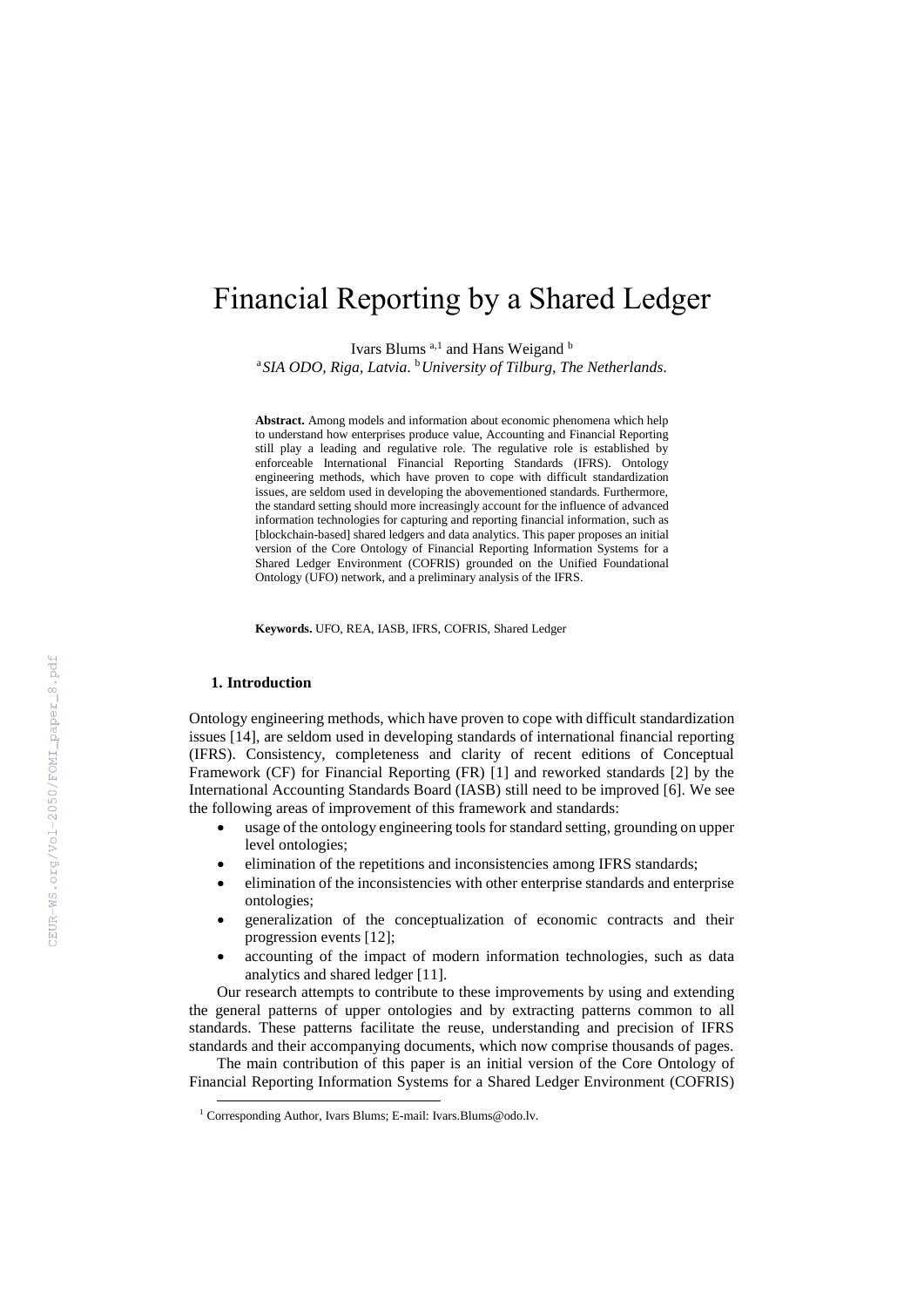grounded on the Unified Foundational Ontology (UFO) [3] network. The proposed ontology is partially extracted and validated analyzing the Financial Reporting Conceptual Framework, Standards and Illustrative examples. Such an analysis should lay the groundwork for a modern Ontology driven IS environment including data analytics, a shared ledger and smart contracts. The results are OntoUML [15] supported financial reporting information systems conceptual model development principles and Conceptual Framework for Financial Reporting improvement suggestions.

This paper is structured as follows: Section 2 reviews UFO foundational and domain related patterns and other previous work. Section 3 introduces the main economic phenomena used in financial reporting, and their presentation in OntoUML [15]. Section 4 outlines a possible information processing in a shared ledger environment for financial reporting. As a partial validation, Section 5 makes a preliminary ontological analysis of Conceptual Framework for Financial Reporting. Conclusions finalize the paper.

### **2. UFO Grounded Ontology Engineering and Other Previous work.**

Our approach [12] is grounded on the Unified Foundational Ontology (UFO) network because of its comprehensive coverage of enterprise and FR relevant social concepts and cases that exceeds other foundation ontologies, and availability of the OntoUML ontology engineering tools and methodology.

UFO Foundational Ontology Patterns (FOP) [19] distinguishes types and individuals. *Individuals* are specialized in endurant FOP and event FOP. *Endurants* are entities that, whenever they exist, they are wholly present, i.e., whenever they are present, they are present with all their parts, i.e., they persist in time during their *life*. Endurants are further specialized in objects and modes (moments). *Objects* are *non-agentive objects*, agents and situations. *Modes* are intrinsic and relational (called relators). *Relator* FOP is existentially dependent on two or more endurants. *Agent* FOP represents an object that can bear intentional modes, such as beliefs, desires, and intentions.

In UFO-B [16]*, Events* are individuals composed of temporal parts, they happen in time, in the sense that they extend in time and accumulate temporal parts. *Actions* are intentional events with the specific purpose of satisfying a goal. An action achieves a goal if the action brings about a situation in the world which satisfies that goal. *Disposition* FOP represents modes that are only manifested in particular situations, but that can also fail to be manifested. When manifested, they are manifested through an occurrence of events. Dispositions are described by reference to the types of processes which would realize them under certain conditions, e.g., fragility, and *liability* [16].

*Types* in UFO are [sub]kinds, roles[mixin] and phases[mixin], categories, and collectives. *Phase* FOP is the extension of the endurant type due to a change in intrinsic properties. When mediated by a relator, an endurant plays a *Role* FOP in a certain context. *Rolemixin* FOP, is used for roles of different kinds.

In UFO-C [4], *Social relator* FOP is a relator composed of one or more pairs of social commitments and social claims among social agents. UFO *Pattern for Representing Events in Structural Business Models* [16] is used in COFRIS in combination with disposition and social relator, employed for modeling economic phenomena. Social relators are founded by events. As other events, creation events begin and end at certain time points. The creation moment of a relator, and objects in general, is derived from the termination time point of its creation event (e.g. in FR domain: initial recognition of an asset, contract inception, incorporation).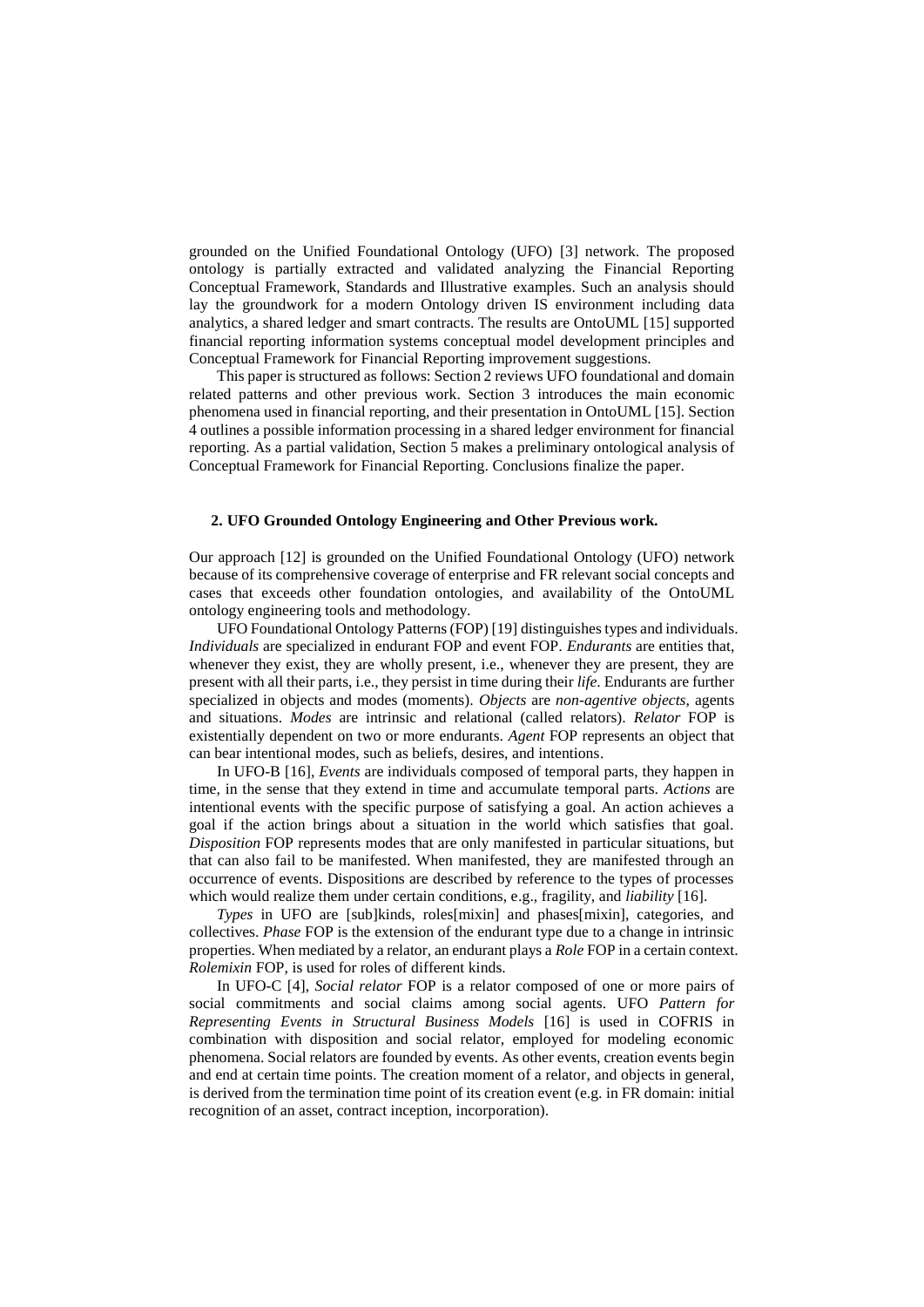Objects have a causally active phase (e.g., a contract, an acquired property, an accrued liability, an going-concern enterprise) during which the qualities and dispositions of the, e.g., relator are manifested through several *life events* (e.g., a fulfillment of an obligation, a depreciation of a property, a revaluation of a foreign currency liability) that accumulate to constitute, at each point, a different process that represents the *current life of the relator* (e.g., the performance of an enterprise during the reporting period). Relators have a causally inactive phase (e.g., a sold property, a settled liability). In this latter phase, the properties of that relator can no longer be manifested, its qualities are immutable regarding their values and we can refer to the *final life of the relator* as the total accumulation of all *events in the life of the relator*. OntoUML gives us a support for deciding for which types in a model of endurants we should specify a behavioral model of changes [16], depicting its phases (e.g., an *offering* phase, a *fulfilment* phase of a contract) and including temporal OCL constraints prescribing the phase transitions, at the same time having possibility to specify all the structural details.

Within the UFO ontology network, UFO-S is a *core reference ontology on services* [13, 5], which characterizes the service phenomena by considering service commitments and claims established between service provider and customer along the service lifecycle phases: offering, negotiation/agreement and delivery. UFO-S presents general concepts spanning across several applications domains so that its conceptualization can be broadly reused. The service concept in UFO-S is rather broad, allowing the use of concepts and relations of this ontology as a base for a generic economic agent interaction life-cycle [12]. Resource exchanges can be added. However, the concepts defined in UFO-S sometimes have a different meaning as those from the financial reporting domain. For instance, car rental is a *service* as illustrated by UFO-S [13], but it is a *right to use* per [2], a Netflix subscription is a right to use per [5], but is a service per [2].

Legal aspects of service contracts are further elaborated in [18] within the UFO-L Legal ontology, that is based on Hohfeld's theory of fundamental legal concepts. The *legal positions* of UFO-L include not only those corresponding to commitments and claims from UFO-S (i.e., right and duty), but also other elements: no-right, permission, power, subjection, disability and immunity). All these legal relators are from two classes of *entitlement* and *burden/lack*, that we refer further as rights and obligations respectively.

Concerning FR related, but not UFO grounded ontologies, the Resource–Event– Agent ontology (REA) was originally formulated in [8] and announced as an Accounting ontology in [9]. REA is based on the core concepts of [physical] resources and *duality* of their transfer actions, performed by the economical parties, fulfilling commitment *reciprocity* within contracts. REA approach is different from FR primarily because it tries to conceptualize events, while FR accounts for the effects of the events. We support this aspect of REA, but otherwise we find its entities insufficient for conceptualizing FR. Primarily, the resource concept lacks consistent approach of presenting rights and obligations, leading to conceptualizing liabilities and assets as formal relations. Essential concepts of roles, such as of owners, and phases of objects, resource/obligation disposition, timing, uncertainty, impairment and value, as well as contract manipulation and revaluation/reclassification economic events are not elaborated in REA. UFO-S and REA include only "Happy Path"; contract and delivery phases in their models, while "Expired/Violated" phases are relevant for the FR.

Two others, not UFO grounded ontologies are OWL based. The Financial Industry Business Ontology (FIBO) [17] covers concepts and relations in a particular industry, relevant for important part of FR, regulated by IFRS 7 and 9 *Financial instruments* [2]. FIBO is grounded on semantic web principles and, in a sense, its own foundational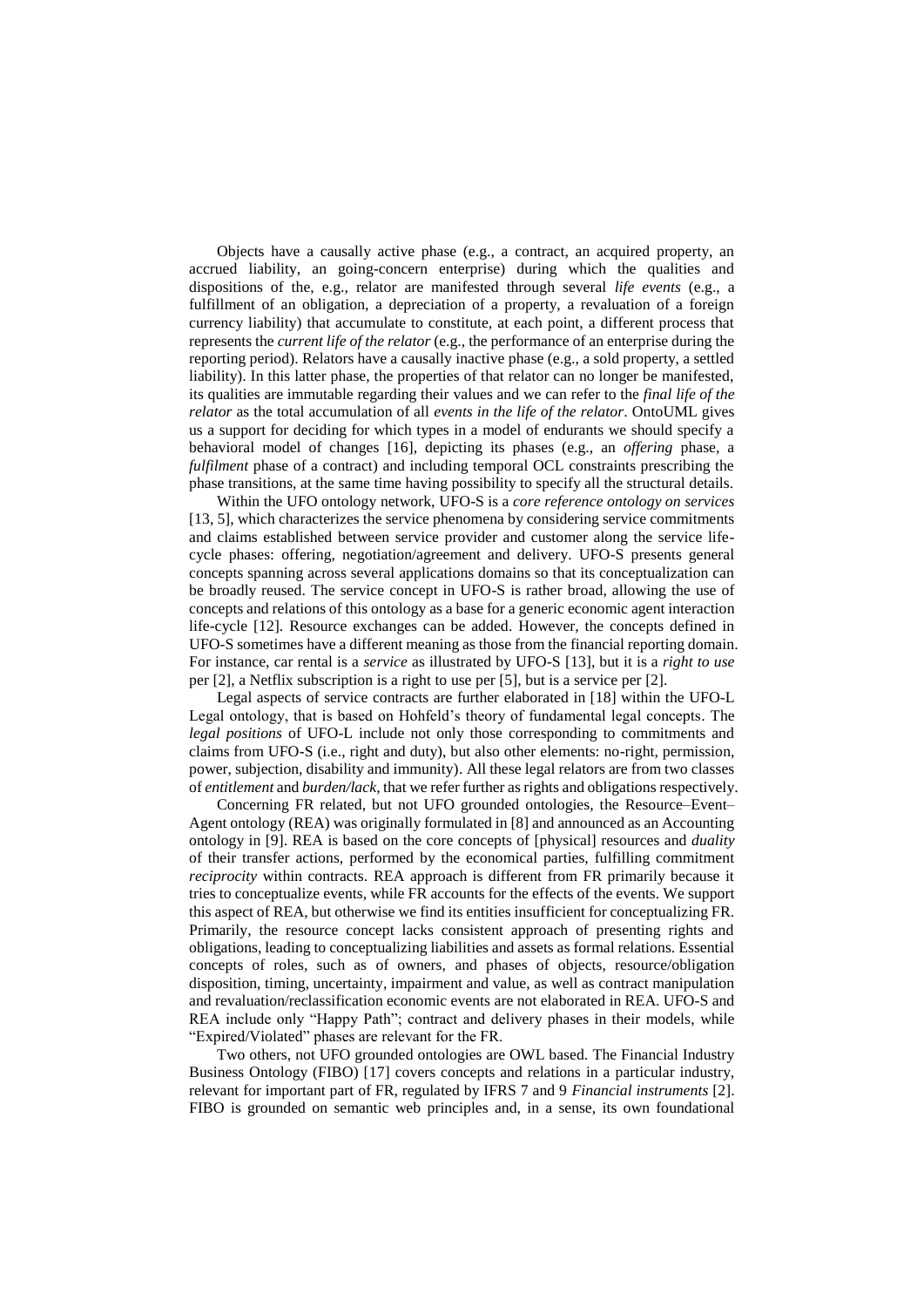ontology. While many FIBO concepts overlap with COFRIS, their alignment is planned at the stage of developing a reference ontology for IFRS standard. The domain ontology of Conceptual Framework for Financial Reporting [6] is a fundamental transliteration of the part of the Conceptual Framework for FR concepts in OWL, using Protégé tools. It differs from our approach that ultimately aims at the whole set of the IFRS standards.

## **3. Economic Phenomena Depicted in COFRIS.**

**Financial reporting** (FR) provides information relevant to investors and lenders about the *reporting enterprise*'s *economic situation* - *economic relationships* with *economic agents* and the *changes* of those relationships. *Reporting period* is used to decompose the changes of the whole as separate one-period flows. FR may be divided into *operating segments* of an enterprise, and comprises of several *financial statements,* such as balance sheet and income statement*,* in *functional currency* (see Fig. 1).

**Economic agent** is a category of *persons* and *enterprises*, *contractual groups* of people and enterprises, or the *society at large* (see Fig. 1 in yellow). Economic agents are capable of [self] committing and fulfilling economic actions. According to UFO-C [4] communicative acts, of *incorporation* in our case, are used to distinguish between physical agents (e.g., a person) and social agents (e.g., an organization, a society). At this stage we model society and groups as collectives, but not functional complexes.

Society at large forms *economic environment* that is the context for economic agents and is represented in a *shared ledger*. Economic agents in a shared ledger are represented by accounts.

**Reporting enterprise** (subject of FR and an institutional agent per UFO [4]), is an *incorporated* contractual group with some inherent goals. An *enterprise* has *control* to *allowed* and *intended actions* upon *economic resources* to attain its goals and fulfill its obligations for the benefit of its owners and other related agents. The *Enterprise owner controls* or *has a non-controlling interest* in an enterprise as per the *articles* contract. FR normally assumes that the reporting enterprise is a going concern. An enterprise itself is a resource/obligation and a prototype of any resource/obligation, in a sense that it comprises mediating agents, an internal or external input, a process and an output, as described in IFRS 3 [2].

**Economic relationship** is a UFO social relator [4] existentially dependent on involved economic agents playing the roles of the *party* (e.g., by the reporting enterprise) and the *counterparty* and having two or more pairs of mutually dependent commitments/claims quantified in monetary terms, regarding some *underlying object*.

**Economic contract** represents intended, suspended or recognized economic relationships and establishes a right and an obligation to exchange economic resources/obligations. In other words, a party has a commitment to transfer some resource/obligation to the counterparty in exchange for a claim to receive another resource/obligation. In the *smart contracts* commitments may be fulfilled automatically [11]. We distinguish *contract phases* progressed by *economic events.* These events and their effects become parts of the contract. Normally a contract in FR has no exchange value at inception. For economic contract conceptualization, we ground on UFO-S and UFO-L. We refine exchange pattern of [12], extracting common concepts of IFRS 9, 15- 17 [2].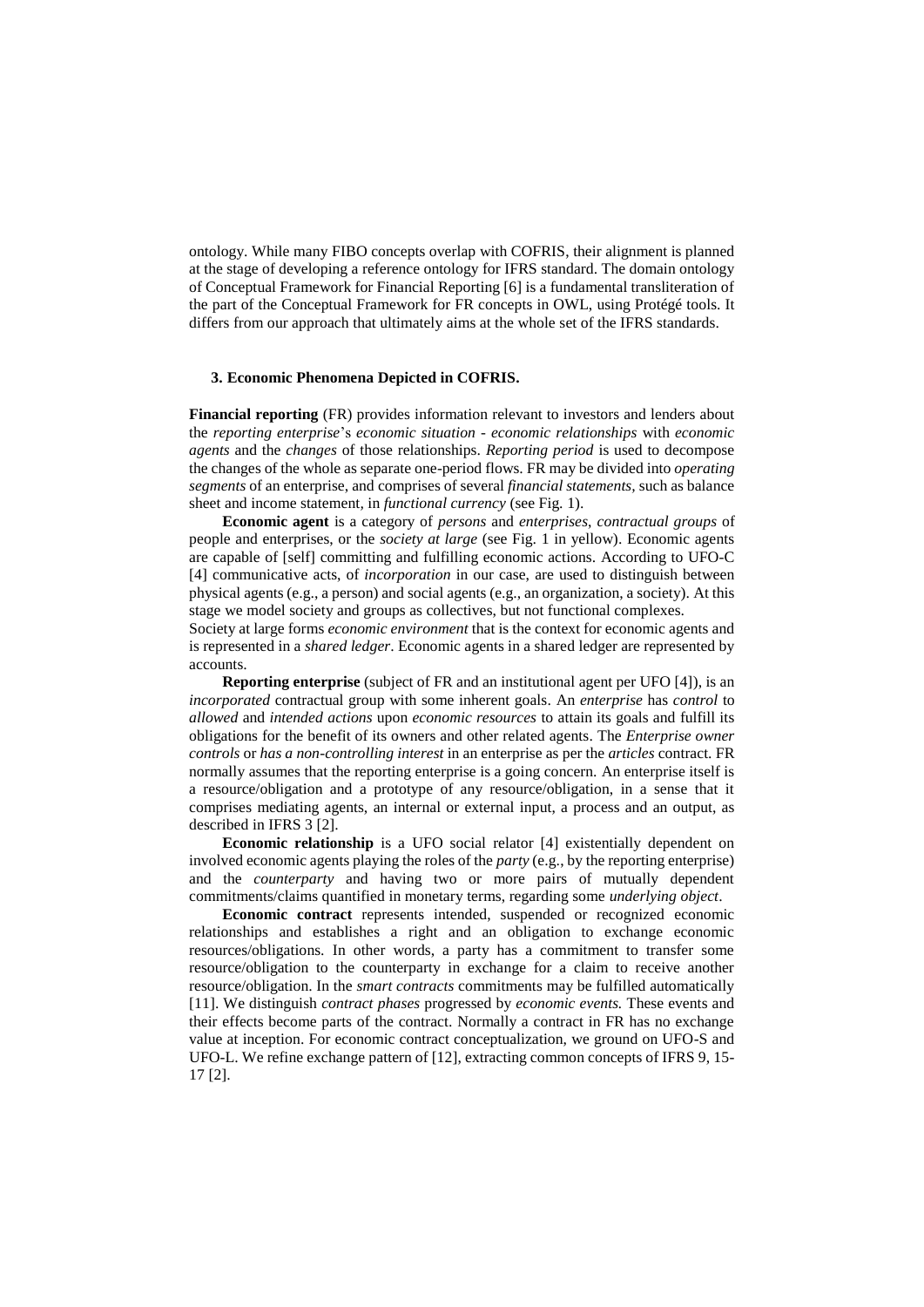

**Figure 1.** A fragment of the OntoUML diagram of COFRIS.

**Resource** is a right that has the disposition to produce [possibly in conjunction with other resources] *economic benefits*. It is an economic relationship of a party including, at a minimum, enforceable permissions against all economic agents for some underlying object. In [14] UFO regards the rights aspect of resources that is understood "as being available for the organization, e.g., by an employment contract between employers and employees, or by having the right/ownership over a certain object", i.e., the rights are contractual or are permissions [18]. Our comment is that contractual rights are also permissions, because they may be transferred. The *allowed actions,* by law, contract or nature rights, prescribe permissions of economic agents to use economic resources. The prescription includes: *exchange action type; role of the object* in this action; resulting *benefits/sacrifice* objects; *prospects* - potential or contracted counterparties and their roles; *timing*; and *uncertainty* of the actions and *present value* of the resources. Exchanges, which types are not within the allowed actions, should be prohibited in a smart contract system. An example of such violation would be a sale of a leased object by a leasee. *Timing* is a condition indicating when the resources are to be used/obligations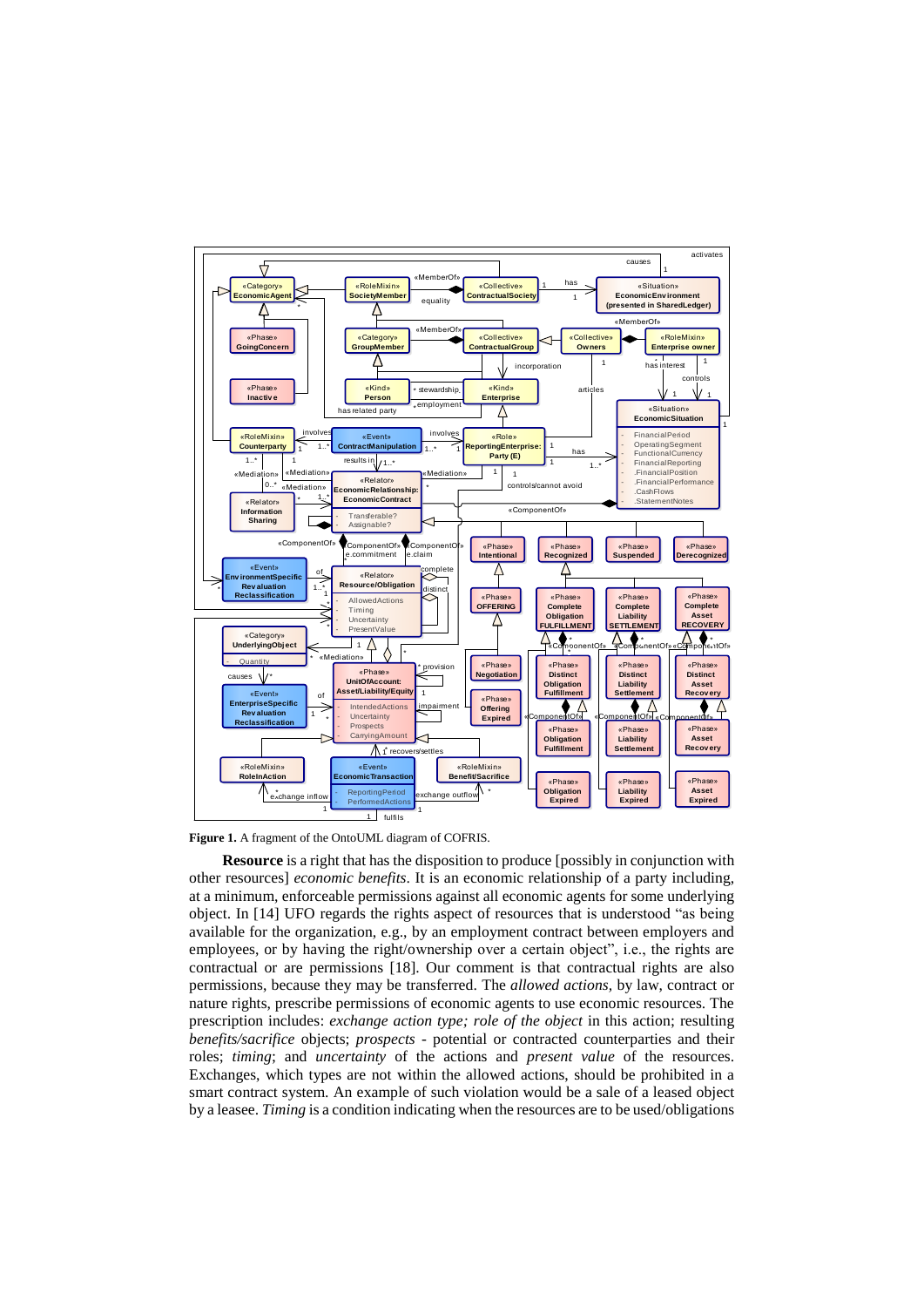fulfilled, such as: on condition or triggering event; on fixed or determinable dates or on demand; at the end of the process or useful life of a resource; on default (expiration, violation); at will or a changed economic situation (dividends, put, call); at liquidation. Timing also broadly classifies relationships into current and noncurrent; together with economic events, it determines the transition of the phases of the economic relationships; characterizes the priority of the exchange relative to other exchanges. Timing is essential for all IFRS standards. *Present (exchange) value* is a price that exists independent from the enterprise, and is used as a measurement unit for FR.

**Underlying object** is a physical or intellectual object; or amount of matter, including human and natural environment energy; or an obligation/right for another underlying object. The *quantity* of an underlying object or its characteristic is used to depict resources required/available for exchange (e.g. currency units, commodity units, or a share of the net assets of the enterprise). Quantity is absent from the concepts of Conceptual Framework for FR, but is present in most IFRS standards.

**Obligation** is a resource transfer action to which an economic agent is legally or constructively bound. Obligations and resources may be complex objects – bundles combined from several separate parts, for transfer/use we distinguish *complete* and *distinct* obligations and resources. *Distinct obligation* fulfillment creates a usable resource for a counterparty and its distinct liability and allows for the enterprise to recognize revenue. *Complete obligation* fulfillment creates an unconditional right for the enterprise to receive and a complete liability for the counterparty.

**Unit of account:** is a group, and a phase - a result of past events, of enforceable/ constructive rights/obligations, presently recognized by an enterprise, classified by their intended use and valuation, with assessed uncertainty and impairment. A unit of account represents a stock *of* resource/obligation objects.

**Asset** is a resource controlled by the enterprise. As defined above an asset is a subtype of a resource. This is in contrast with other sources, e.g., mentioned in [11,14] where the resources could be understood as subtypes of "assets that can be drawn on by" the enterprise. In COFRIS, a resource has the general potential to produce economic benefits, while an asset has the potential to be realized by the enterprise who controls the resource. In other words, a resource is transferable, while an asset is a controlled resource. *Intended actions* refer to the primary actions, and assets/liabilities used in those actions in which an enterprise is engaged and capable, e.g., selling goods/services (via a specified distribution *channel*; for a specified *region*), manufacturing, or administration.

*Carrying amount* (*use value*) depicts the account value after deducting any accumulated depreciation and impairment losses. *Uncertainty* of receiving economic benefits. Assessed through *provisions* and mitigated by hedging. Valuation and uncertainty also include methods, assumptions and judgements used for their ascription.

*Impairment* is a condition that exists when the carrying amount exceeds the present value. IAS 36 [2].

*Role in an action* refers to the economic characteristics that distinguish assets and liabilities used in actions that do not respond similarly to alike economic events, such as materials, labor. For example, flour, owned by E, is intended as a raw material [role] for baking [action]. In the case of a sale of that flour, the exchange could be classified as *unordinary*. It is compliant with a general concept of resource modeling in UFO: "resource models both the role [mixin] an object plays in a particular context of usage as well as its allowed type" [14]. The context of usage, in UFO is defined "in the scope of a material relation (or in the scope of an event)", i.e., in economic relationship or exchange respectively. *Benefit/Sacrifice* refers to the outcome of the intended or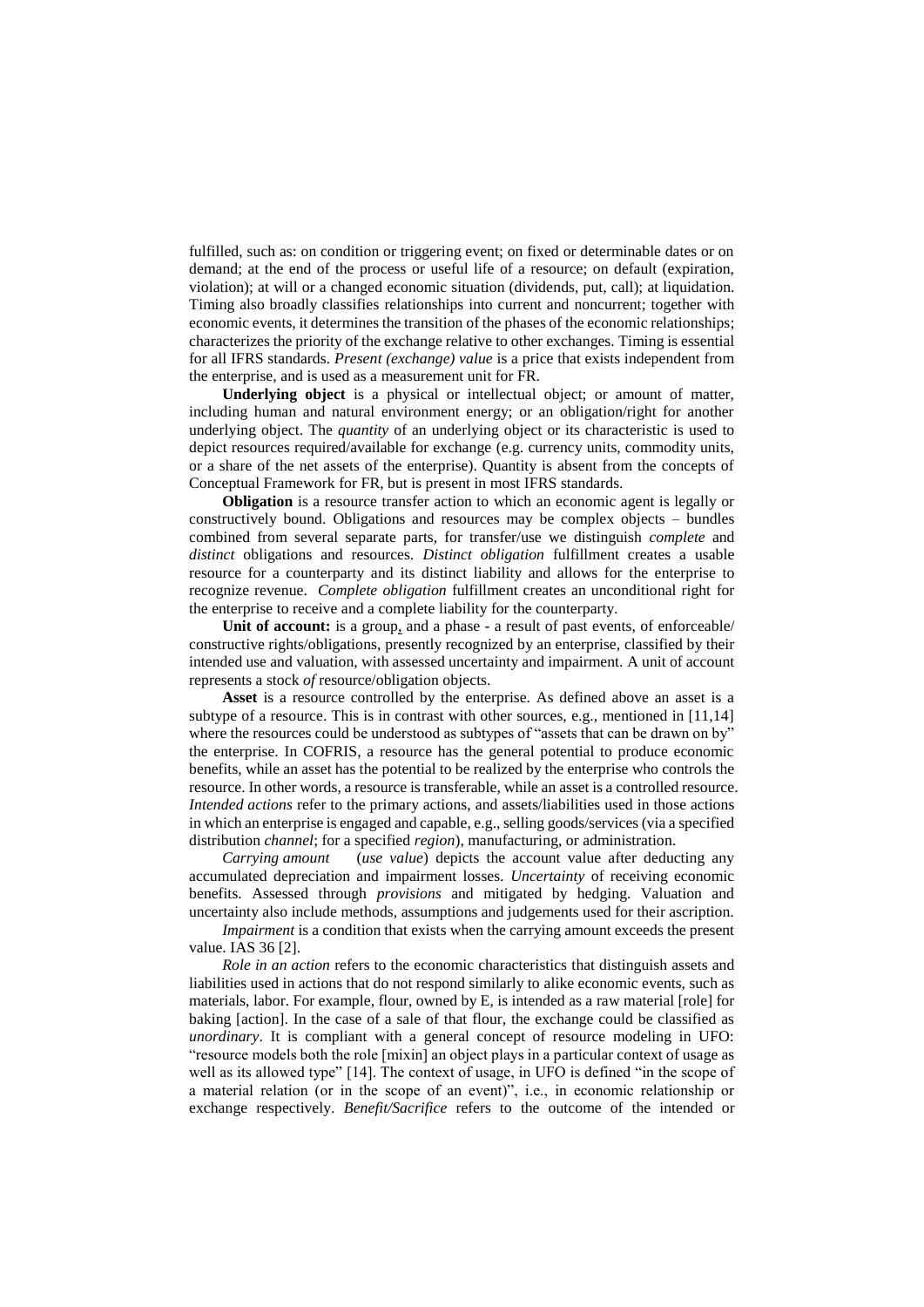performed action, which increases/decreases equity. Additional identification of a portion of a resource may be required by the economic event affecting the resource/obligation; or location of the resource.

**Liability/Equity** is an obligation of the enterprise that cannot be avoided, to transfer a resource. Per UFO-L [18], legal modes are related to each other by a *correlation* association and are essential and inseparable parts of a legal relator. We assume the same association for the economic relator.

**Economic event**: is an UFO-B: Event that affects economic relationship characteristics relevant for FR (see Fig. 1 in blue).

**Contract manipulation** is a communicative act [4] (special kind of action) that can be used to create social modes. In COFRIS it includes contract *offer*, *inception*, *modification*, [un]*suspension* and *cancellation* events [10], performed by consensus or power.

**Revaluation** of economic relationships due to the changes in the environment or underlying object impairment.

**Reclassification** of economic relationships due to changes in the environment or in the allowed or intended actions of the enterprise.

**Economic transaction** is an exchange whereby an economic agent *transfers* one resource/obligation to obtain another for a gain in use value. Contains two opposite processes of partial, distinct and complete transfer, usually between the provider, that fulfills its contract obligations and the customer who settles its liabilities – customer's obligations enforced by provider's transfer. Generally, it is impossible to precisely allocate all the input and output resources/obligations for the exchange, therefore, only direct flows are accounted for within the exchange hierarchy, the upper level of which is the exchange activities of an enterprise with society in large for a reporting period. Particular exchange either *fulfils* an obligation, *settles* a liability or *recovers* an asset in either the planned or an alternative way. The agents of the parties of exchange are those of the contract or their assigned agents who act in planned or alternative roles, such as debtor and creditor.

*Example 1*. Flour owned by an economic agent C1, has an exchange value, and is transferable. That constitutes a disposition for the exchange manifested by a purchase by enterprise E. The exchange fulfills C1's contractual obligation to deliver and E's obligation to pay. The purchase creates a resource for E, with a new disposition for usage in the baking activity, and this resource, in the *role* of a raw material, is consumed in exchange for producing a pizza, that is then in turn sold to the economic agent C2, manifesting the sale disposition. Here the purchase, production and sale are exchange events, while flour and pizza are endurants – underlying objects of other endurants – economic relators representing ownership and contractual rights and potential economic benefits.

**Relator Phases** are listed in Fig. 1 in pink. In accordance with [7] status classes modeling constrains the evolution of an instance's membership in a type along its lifecycle and generally includes four phases: *intended* (scheduled), *recognized* (active), *suspended*, *derecognized* (disabled/inactive).

**Contract phases:** The reciprocity economic relationship in its lifecycle progresses through phases by exchange events as depicted in Fig. 1. Neither UFO-S, nor REA regard liabilities as separate objects as required by FR. Our model of commitments/claims initially [12] was grounded on the service lifecycle model in UFO-S [13], adapting UFO-S patterns and including the partial and complete (realization) transfer phases. However, our interpretation of [economic] commitment is different from that in UFO-S and REA.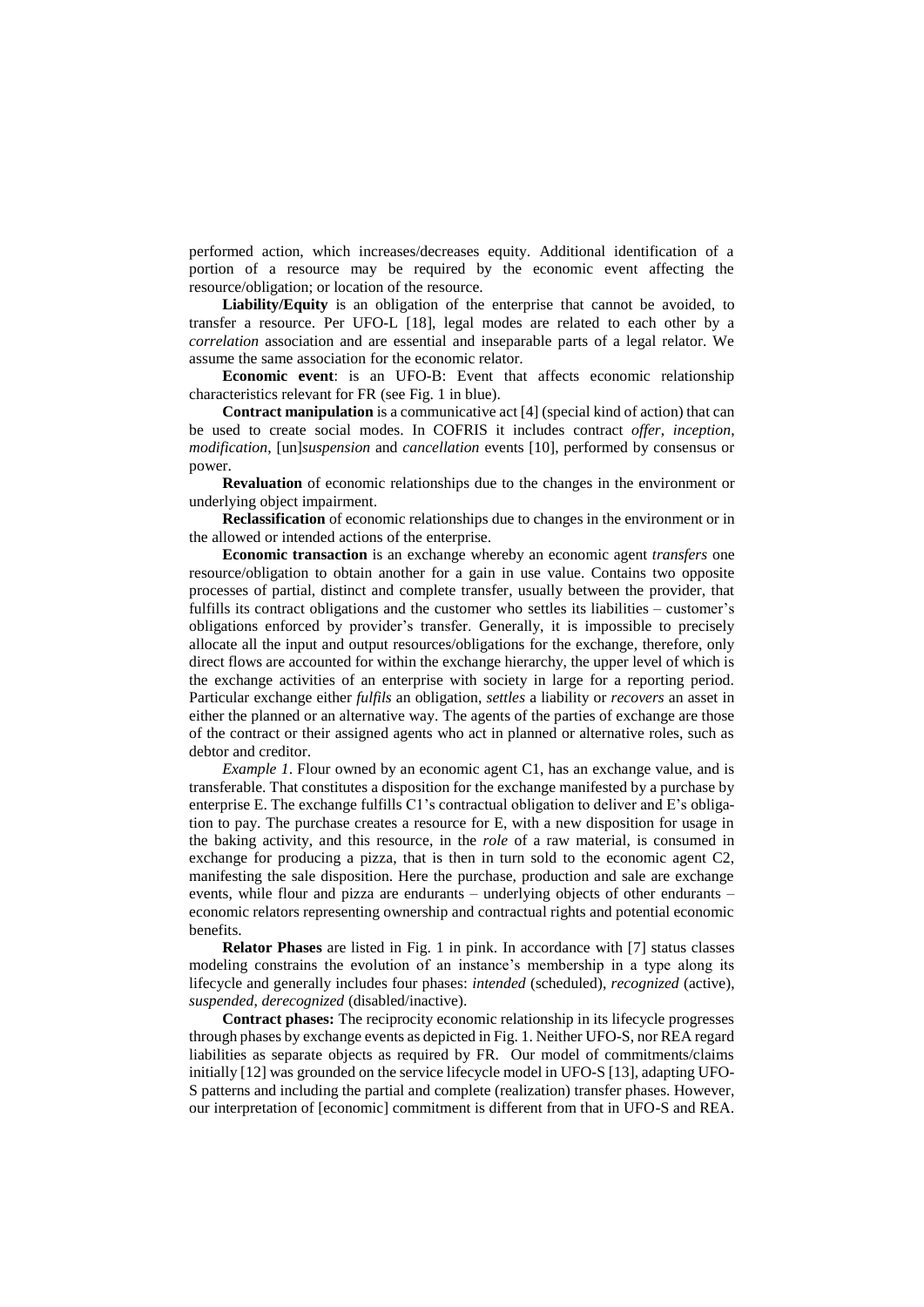We regard commitment as a reciprocity and a disposition of exchange, but not as a separate promise of a standalone transfer. While the later are possible (as e.g., altruism), in the economical realm they are regarded as exceptional. The economic actions are motivated not by standalone commitments as stated in UFO-S and REA, but by the expected result of future exchanges. A further distinction from REA is that the liabilities or REA: Claims are not "imbalances of a duality" [9], but separate objects that may be revaluated or reclassified for FR. Phase dispositions describe all further phases, e.g., the offerings describe not only delivery, but also negotiation.

**Offering phase** is formed by a contract offer event as a meta-commitment by a provider to a customer, to exchange. The offering may further enter into the *negotiation* phase or become *expired*. Offerings are also a source of market valuation (prices) and should be part of [often public] smart contract offerings in the shared ledger.

**Fulfillment phase** begins with the contract inception event and persists while the partial provider and customer obligation fulfillment events reach *distinct obligation fulfillment* and ends when the provider reaches *complete obligation fulfillment* specified by the contract*.* Per IFRS, a provider may recognize *revenue* for transferring distinct resources. To illustrate, we will use the example from IFRS 15 [2] with some modification:

*Example 2*. E, a software developer, contracts with a C to transfer a *complete* bundle that comprises: a software licence; an installation service; updates and technical support for a one-year period. E sells the licence, installation service and technical support separately. The software remains functional without the updates and the technical support. Per [2], E determines that the obligation to transfer the licence is not separately identifiable from the customized installation service. Thus, the software licence transfer only partially fulfils the obligation and forms a contract asset, but not an unconditional liability of the customer (receivable); and the payment for the licence only partially fulfills the customer's obligation and forms a contract liability, but not a payable. The license and the customized installation service are not *distinct*. At the same time, E concludes that the software updates and technical support are *distinct* from the other obligations in the contract, because they may be performed by other enterprises.

**Settlement phase** begins when the provider has accomplished complete fulfillment of its contract obligations and an unconditional *complete customer liability* is accrued. This phase is exemplified by accounts "Payables for purchase of energy", "Receivables from the rental of properties". Liabilities may also arise without the preceding phases (e.g. by statutory or court decisions). Liability accrued is settled in the *Liability settlement* phase; and occasionally may have a *Distinct liability settlement* phase. Customer liability usually refers to the most homogeneous resource - cash. The determination of liabilities can be subtle. as laid out in [2]. The *Obligation or Liability expired phase* occurs when those are not fulfilled/settled at a specified timing.

**Recovery phase** begins with the obtaining of control of the received asset by the customer. Within a complete asset lifetime, the distinct parts that have their own lifetime may be recognized with particular recovery plan as e.g. property, plant and equipment that needs to be reported per IAS 16 [2].

## **4. Shared Ledger and the Financial Reporting Process**

In a **Shared ledger**, [multiple copies of] the economic contract and transaction ledgers are held by different parties, with data being added by consensus. As a result, a shared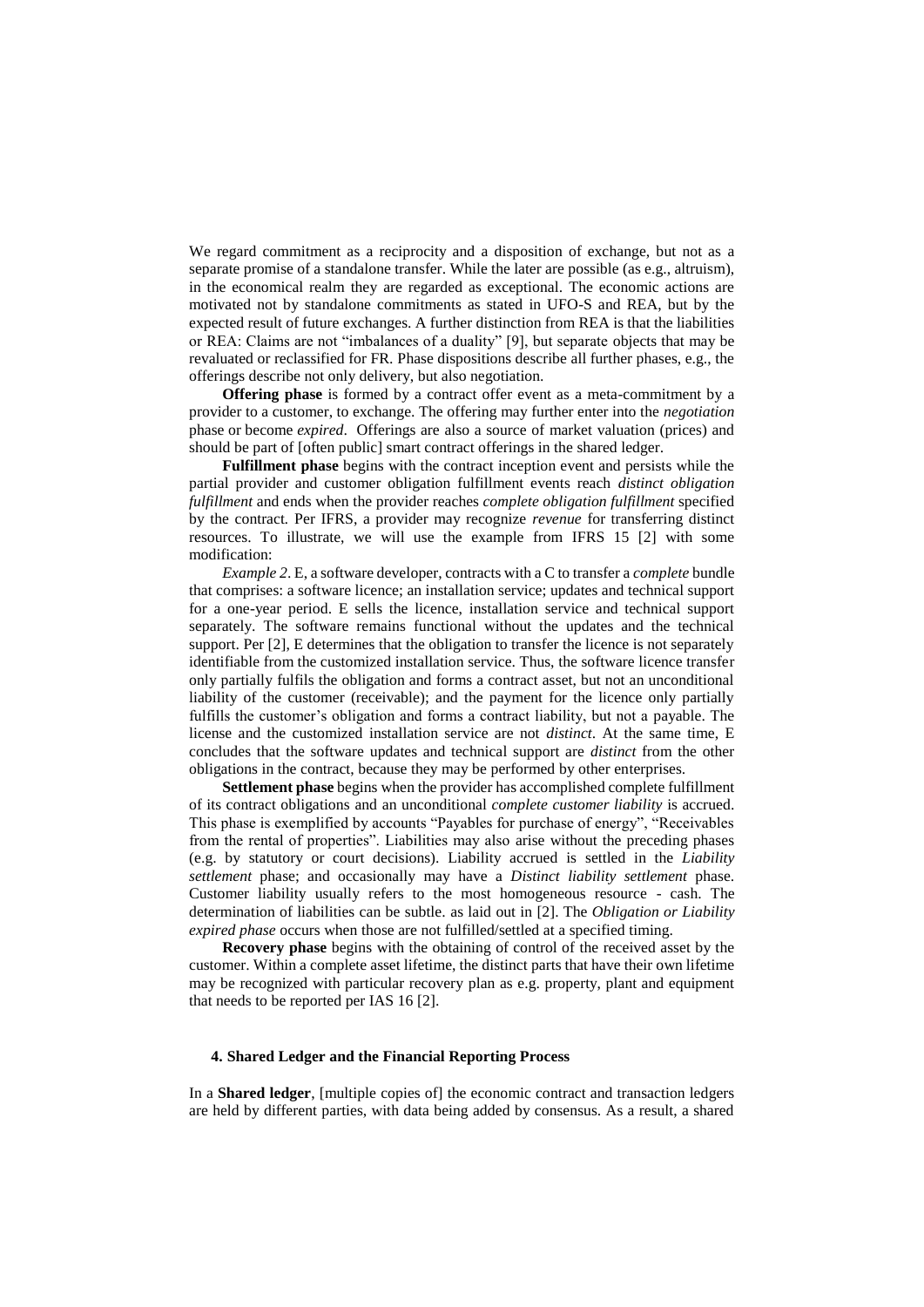ledger can provide gains in efficiency, trust and data reconciliation across all ledger participants. The shared ledger is a part of a common ledger, where data may be added by power or for information. In [11] the Essential business ontology for Blockchain (shared ledger) was developed, that is further extended for financial reporting purposes and grounded on COFRIS in this article. *Disintermediation*: Economic agents, can interact directly, without the need for an intermediary, including the ability to initiate direct transactions on digitized resources, which may be a cryptocurrency or a digital representation of real-world resources, such as land titles and collaterals.

**Information sharing** in the ledger is selective, ranging from global, i.e., among all members of society in large, to particular – among contractual group members, or a party and a counterparty, or participants within an enterprise. Sharing may be informative, i.e., unilaterally disclosed by an economic agent, or obtained in consensus. Sharing may be enabled on the type or instance level. Parties may have unshared sensitive or subjective information. *A* [*Digitized*] *resource or token*: represent the valued rights of an agent (for an underlying object) which can be transferred to a counterparty by simply transferring the token. For referenced [not Digitized] resource the transfer can be a representation of another action of rights transfer or it can effectuate the rights transfer itself (depending on legal context). Digitized resources and consensus are eliminating the need for reconciliation. Economic relationships are represented by referenced or digitized resources, and reciprocities by smart contracts or their offerings in a shared ledger.

The accounting interpretation of the contracts may be different for each party. The goal should be to obtain more consensus for assets/liabilities and resource/obligation interpretation in the contracts. Accounting in many cases does not directly capture the counterparty as the transferee/transferor of resources, but only as the debtor/creditor of the reciprocal liabilities. In a shared ledger, the requirements are stricter – the captured exchanges and reciprocities should be in mutual and possibly - public consensus.

We outline the process of FR in a shared ledger environment for a participating enterprise as consisting of the following activities:

- 1. Smart contracts (and contract offerings) of economic agents, containing mutual (unilateral) commitments, including information sharing specification, and IFRS relevant characteristics are added to a shared ledger by consensus of the parties.
- 2. Transactions of digitized resources/obligations are unchangeably recorded by consensus in a shared ledger, completely or partially fulfilling the smart contracts. Transfers together with accrual of liabilities caused by transfers, are accounted within smart contracts, including information sharing and IFRS relevant characteristics.
- 3. The effects of transactions involving resources/obligations are [de]recognized as assets/liabilities per IFRS requirements and enterprise policies in the shared or in the individual ledger part, according to information sharing specification.
- 4. FR relevant information gathered in activities 1 through 3 is abstracted to the type level, hiding sensitive instance details and forming an enterprise's multi-dimensional cube within global FR system.
- 5. The multi-dimensional cube is then aggregated, calculated, viewed, and mined per the IFRS Taxonomy requirements and financial reports are issued.

*Example 3.* E, a construction company, enters into a cost-plus smart contract with a customer D to build an object. D reimburses E for all its *allowed* expenses plus an additional variable payment that allows E to make a profit. E contracts with the subcontractors and vendors Ss and allows these contracts and contract transactions [complying to IFRS requirements] to serve as inputs to the contract with D, sharing with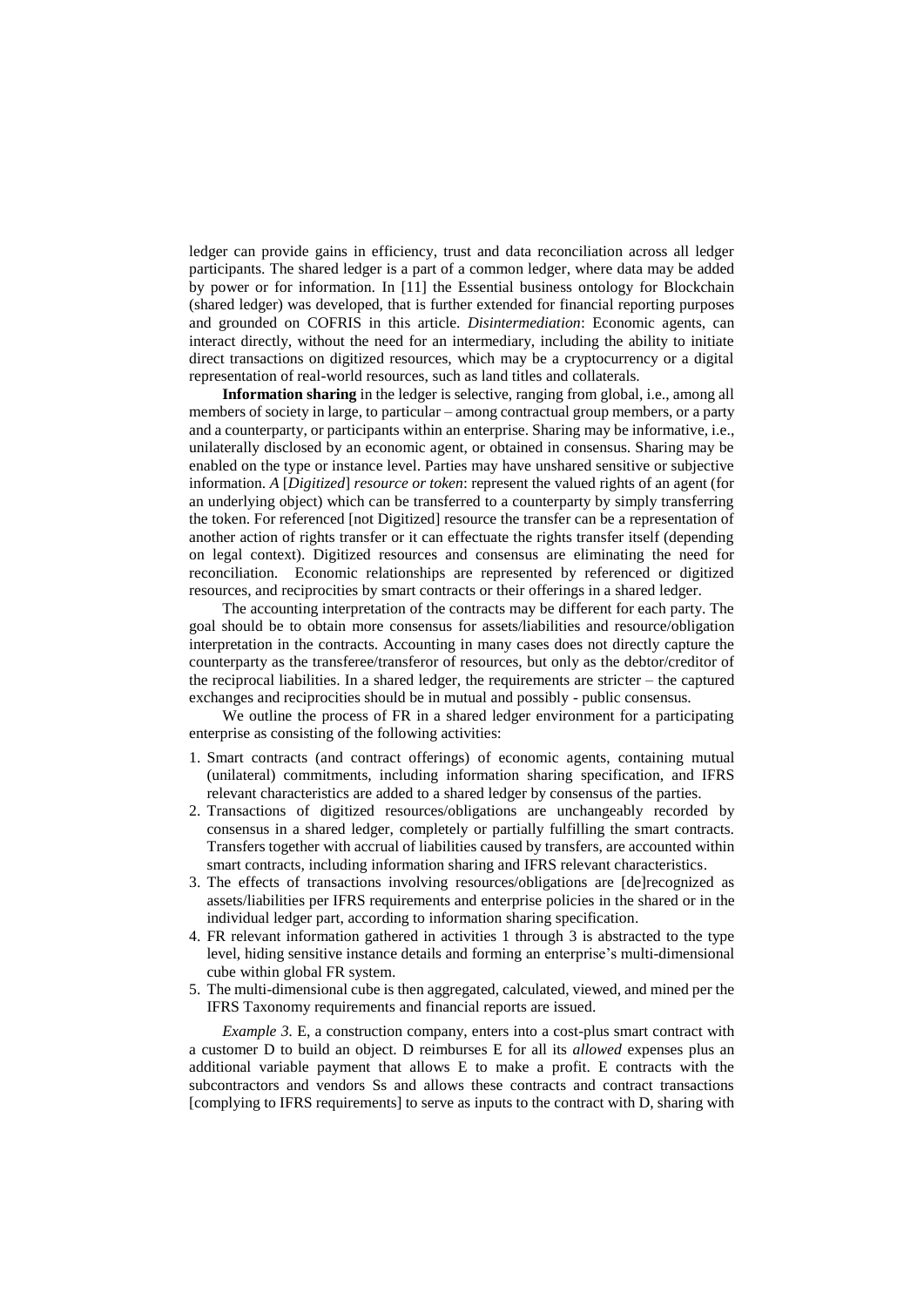D [and the global FR system] all the required details in consensus with Ss, possibly omitting the names of Ss. Furthermore, in consensus with D, shares all the required and non-sensitive details of the contract with D with the FR system. During the warranty period, D shares all relevant transactions involving the built object with E. This set-up benefits from having a single source of truth, simplifying administrative and control procedures, and the possibility of semi-automated execution of the smart contract.

# **5. Preliminary Ontological Analysis of the IASB Conceptual Framework for Financial Reporting**

Based on the ontology defined above, we can make some preliminary analysis of the paragraphs of Conceptual Framework for Financial Reporting.

*Objective and Usefulness of FR. Elements of Financial Statements.* While FR is based on transactions and other events, the concepts (e.g., elements) and standards are defined about presentation and the disclosure of information in specific locations of financial reports. In a shared ledger, to improve the qualitative characteristics of FR, *financial meaning* for the transactions should be captured, reconciled and validated mostly automatically and at the time when this meaning is created, i.e., starting at intentional phases of reciprocity. Thus, the concepts should primarily concern offerings, contracts, transactions and other events (all qualitative characteristics of FR [1]), regarding aggregation and location as important for perception, but as secondary issues. If financial information is to be useful, it must be relevant and faithfully represent what it purports to represent. The usefulness of financial information is enhanced if it is comparable, verifiable, timely and understandable and will improve by having upper level explanations and a shared ledger. Digitized rights/obligations, smart contracts and transactions bear a qualitative difference for FR, similar to *audited* information, thus it is relevant to classify the shared ledger supported objects separately from each other. *Economic resources, Assets and Liabilities.* CF, with whom we mostly agree for basic definitions of assets and liabilities, defines classification as the sorting of assets,

liabilities, equity, income and expenses on the basis of shared characteristics. Such characteristics include the nature of the item, its role (function) within the business activities and how it is measured. These characteristics overlap with ours, but lack *timing*, *prospects, impairment, provision, quantity etc.* as a first-class concepts.

The *correlation* association in para 4.25 of [1] is expressed as: If one party has an obligation to transfer an economic resource (a liability), it follows that another party (or parties) have the right to receive that economic resource (an asset). but in para 4.26: A requirement for one party to recognise a liability (or asset) and measure it at a specified amount does not imply that the other party must recognise the corresponding asset (or liability) or measure it at the same amount.

In the context of a shared ledger, we will name the principle in para 4.25 as the *correlative principle*. Para 4.26 substantially undermines it, making it generally impossible to regard one economic relationship as common to all mediating parties. Having obtained consensus on relationships is an important feature which greatly improves FR faithfulness and reasoning and should be enforced by standards. Of course, after initial recognition and measurement, that relationship may gain specific internal features, however, the mutual relationship should be immutable. E.g., the new Lease standard IFRS 16 [2] states that "it is not essential that the lessee and lessor accounting models are symmetrical", noting the costs of lessor's accounting as the primary reason.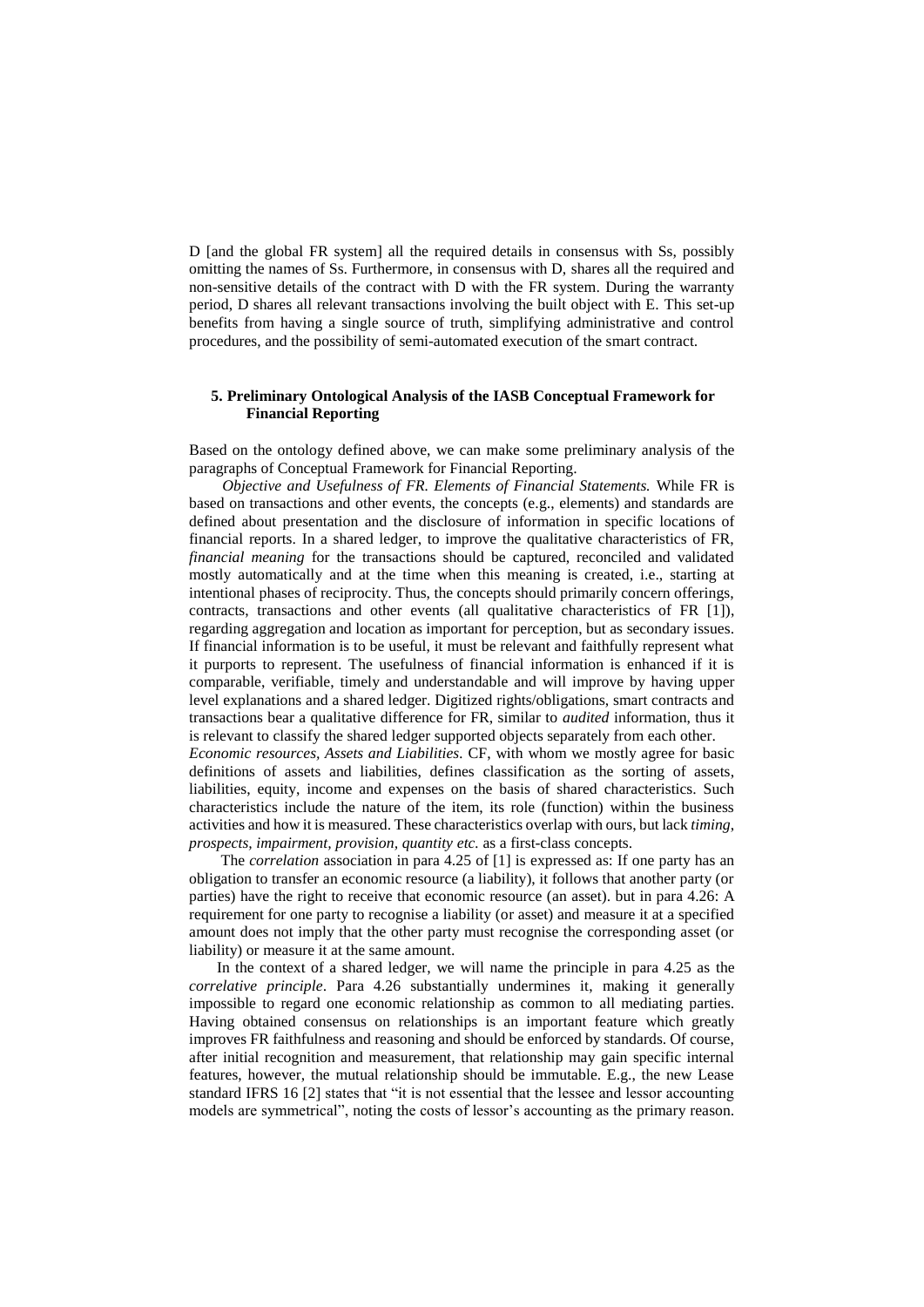Such costs are not incurred when using a shared ledger, in which the lessor may see the lessee's information, while the benefits are in observing the state and changes of the lessor's resources.

FR requires individually valuating and classifying the economic relationships. If these relationships are initially in consensus in the shared ledger, the only way to ensure further consensus is for both parties to revalue based on the same market price, or to coordinate their reclassification based on a smart contract or regulation by IFRS.

*Example 4*. In a shared ledger environment, an EU resident E has a USD debt to the U.S. company C, the debt value in USD doesn't change, but E revaluates it periodically to EUR for FR, using an E specific exchange rate from a bank. Furthermore, C may reclassify this debt as an *overdue* receivable, this fact should possibly be reconcilable with the E. Valuation is forward-looking while the transaction captures historical information.

*Executory contract.* The definitions of executory contracts in [1] roughly conform to our contract fulfillment model in Section 3, but lack concrete disclosure/recognition requirements, precise patterns and phases of contract and liability fulfillment that are common to several contract standards.

*Equity, income and expenses* in Conceptual Framework for FR are defined in paragraphs 4.44-49: *Equity claims* are claims on the residual interest in the assets of the entity after deducting all its liabilities. *Income* is increases in assets or decreases in liabilities that result in increases in equity, other than those relating to contributions from the holders of equity claims. *Expenses* are decreases in assets or increases in liabilities that result in decreases in equity, other than those relating to distributions to holders of equity claims. Per these definitions, each economic event that changes the value of an asset or a liability, simultaneously changes the value of another economic relationship the equity claim of the owners. The equity claim, thus, is *an endurant* and has the disposition of exchanging the value of this claim against dividends, residual assets after liquidation etc. per articles of incorporation, or other agreements or instruments. These claims may form a base for further income tax obligations; or serve for intended purposes, e.g., some will be shared and some will be reinvested or reserved, i.e., different types of endurants may be specified for different types of dispositions to future exchanges.

Meanwhile, equity claims are further classified by the type of economic event that caused the change of the asset or liability, e.g., "Fuel expenses", i.e., the event types are used as accounts. These classifications depict past performance of the enterprise and thus are *current life* or *final life events* as described in [16]. Thus, we argue that the Income and Expenses elements as changes in Equity and *endurants* are semantically overloaded by depicting economic performance events. Furthermore, economic event and disposition types are depicted in other Financial Statements [2] (Cash flow and Equity flow) and Statement Notes, but are not introduced as concepts (elements).

# **6. Conclusions**

Financial reporting standard setting, implementation and the corresponding information system development, is at present a partially informal and long process and as exemplified by other domains, may be improved using ontological conceptual modeling approaches. That in turn may improve financial reporting information systems models.

Existing foundational and core ontologies, as exemplified by UFO ontology network usage, provide upper level patterns for representing FR concepts and